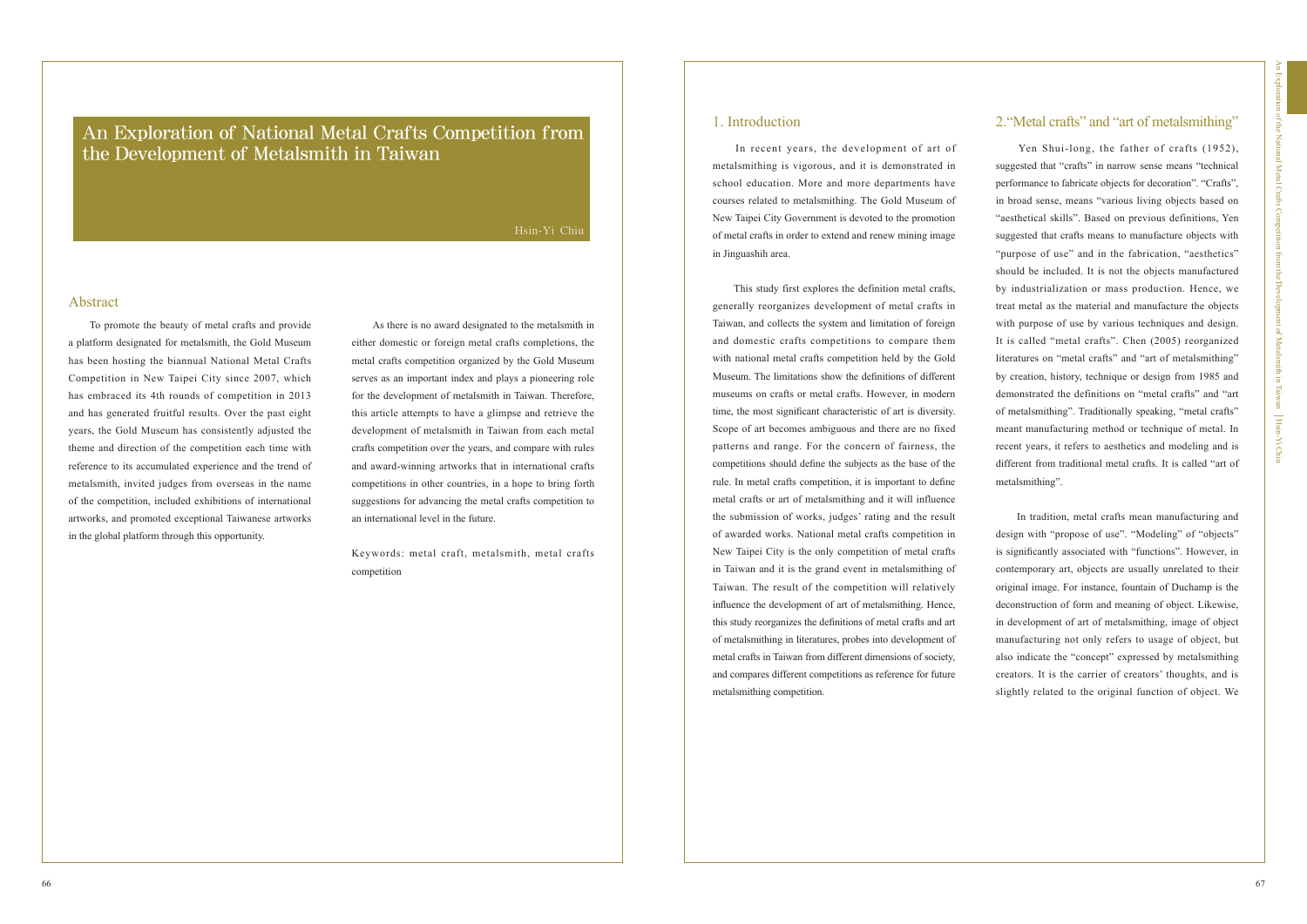With the change from practicability to form of objects, the literatures show the common points between metal crafts and art of metalsmithing, 1) metals are main materials; 2) they follow the technique of traditional metal crafts and objects are fabricated by hands; 3) they are decorations for bodies or environment<sup>1</sup>.

cannot comprehend them by the form or function of objects in daily lives as they are very different from traditional use or comprehension of craftwork. (Li, 2006)

 About 8000 years ago, human beings have started using metals. In our food, clothing, housing and transportation of daily lives, metal goods are everywhere (Liu et al., 2006). In human civilization and history, use of metals is one of the important criteria. With the appearance of copper wares and bronze wares, output of agriculture and handmade industry increased. Resources became rich and living level was enhanced. It was thus different from the Stone Age. Subsequently, in the Iron Age, since iron is harder than copper and the melting point is high, it means human beings could produce iron by complicated metal manufacturing technique. Besides, iron mine has high content. In comparison to bronze, iron is cheaper and the scope of use is broader. Hence, the demand and prevalence soon were more than copper wares and bronze wares.

 In comparison to metal output of other countries, with the concern of economic effectiveness, metals in Taiwan mostly rely on import. In early times, metal crafts referred to production of daily articles. In the Japanese Colonial Period, although output of gold mine

## 3.Development of metal crafts in Taiwan

in Jinguashih was regarded as number one in Asia, at the time, Japan strictly controlled industrial development in Taiwan. Afterwards, with industrial expansion, metal crafts did not result in villages of crafts with local features, as other kinds of crafts, such as ceramic art, glass or woodcarving. (Tseng, 2012)

 Before 1950s, Taiwan mainly developed agriculture since labor cost was low. The government realized that it was easier to obtain and develop techniques of laborintensive light industry. The cost was low and it was fast to acquire the profits. Therefore, it actively provided guidance of export of craftworks of Taiwan. From 1970s to 1980s, it was the period of prosperity of exported crafts industry in Taiwan. Export trade of craft goods were 167.5 billion NTD. Items, numbers and trade volumes of products considerably grew year by year, such as bamboo container, furniture, glass, manufacturing of semi-precious stone, etc. As to metal crafts, copper flower vase, candlestick and lead & tin ornaments became the main exports of metal crafts in Taiwan. At the time, Taiwan was well-known as country of Cloisonne in the world. However, after industrialization, because of revaluation of NTD, rapidly increasing labor cost and other environmental and economic factors, export of craft goods slowed down. Industry of crafts gradually declined. (Tsai, 2001; Tseng, 2012)

 In 1979, Taiwan started the implementation of cultural construction and tried to restore declined traditional crafts by cultural policy. The promotion of craft industry became part of cultural policy. Hence, traditional craft industry was supported or the trend was indirectly guided by cultural activities. Until present, the development of crafts is still vigorous. In 1987, in order

to fully demonstrate the functions of cultural centers in different counties and cities, Ministry of Culture (Currently the Ministry of Culture) invited scholars and experts to set the subjects according to history, traditional crafts and industrial development of different places. Local featured relics were exhibited under the authorization of cultural centers in the cities and counties. Most of these museums were planned by crafts as local features, as shown in the table 1.

 According to the table below , in 1980s, no museums of local features set by counties and cities were directly related to metal crafts. It shows that when traditional crafts were promoted by policies, in comparison to other industries, metal craft was more insignificant.

 After 1985, many talents learning art of metalsmithing in foreign countries returned to Taiwan and taught in the courses related to metal crafts techniques or art of metalsmithing in art related departments in universities and colleges in Taiwan. Art of metalsmithing

2 Tsai (2001) reorganized characteristics of subjects, names of museums, foundation time and planners of cultural centers in counties and cities in the table. This study only adopts the museums related to crafts and uses the names at the time instead of official names of nowadays.

| <b>Table 1</b> Local featured crafts developed by cultural centers in different counties and cities |                                        |                            |  |  |  |  |
|-----------------------------------------------------------------------------------------------------|----------------------------------------|----------------------------|--|--|--|--|
| Counties and cities                                                                                 | Names                                  | Subjects                   |  |  |  |  |
| Taipei County Cultural Center                                                                       | New Taipei City Yingge Ceramics Museum | Ceramics crafts            |  |  |  |  |
| Hsinchu City Cultural Center                                                                        | Glass Museum                           | Glass crafts               |  |  |  |  |
| Taoyuan County Cultural Center                                                                      | Chinese Furniture Museum               | Traditional wood furniture |  |  |  |  |
| Miaoli County Cultural Center                                                                       | Sanyi Woord Sculpture Museum           | Woodcarving crafts         |  |  |  |  |
| Taichung County Cultural Center                                                                     | Weave Craft Museum                     | Weaving crafts             |  |  |  |  |
| Yunlin County Cultural Center                                                                       | Taiwan Temple & Shrine Art Museum      | Temple art                 |  |  |  |  |
| Nantou County Cultural Center                                                                       | The Museum of Bamboo Art               | Bamboo crafts              |  |  |  |  |
| Chiavi city Cultural Center                                                                         | Koji Potter Exhibition Room            | Ceramics crafts            |  |  |  |  |
| Tainan city Cultural Center                                                                         | Taiwan Traditional Folk Crafts Museum  | Folk traditional crafts    |  |  |  |  |
| Pingtung County Cultural Center                                                                     | Taiwan Paiwan Carving Gallery          | Paiwan carving crafts      |  |  |  |  |
| Taitung County Cultural Center                                                                      | Aboriginal Relics Museum               | Aboriginal relics          |  |  |  |  |

of Taiwan thus moved to the new milestone (Chen, 2005). Traditional metal crafts were based on apprenticeship and the techniques and styles were passed by reproduction and imitation. It lacked personal styles. By the courses related to metal crafts in educational system, more people can learn the techniques of metal crafts. In manufacturing, they have personal aesthetics instead of simply reproducing and imitating the masters' skills. More importantly, talents of art of metalsmithing can be systematically cultivated by school education (Chen, 2005; Tseng, 2012). Universities and colleges have related courses and hence, traditional metal crafts techniques can be broadly introduced. In school education, creators are not limited to style, conventional techniques and objects manufactured of masters as traditional apprenticeship. They can freely apply the techniques, have personal aesthetics or even try to include other materials in metals. Objects become the expression of creators' thoughts or emotion.

|  |  | Regarding development of metal crafts in Taiwan,          |  |  |
|--|--|-----------------------------------------------------------|--|--|
|  |  | there are four main factors: economy, policy, culture and |  |  |

(Source: Tsai, 2001: pp.61)<sup>2</sup>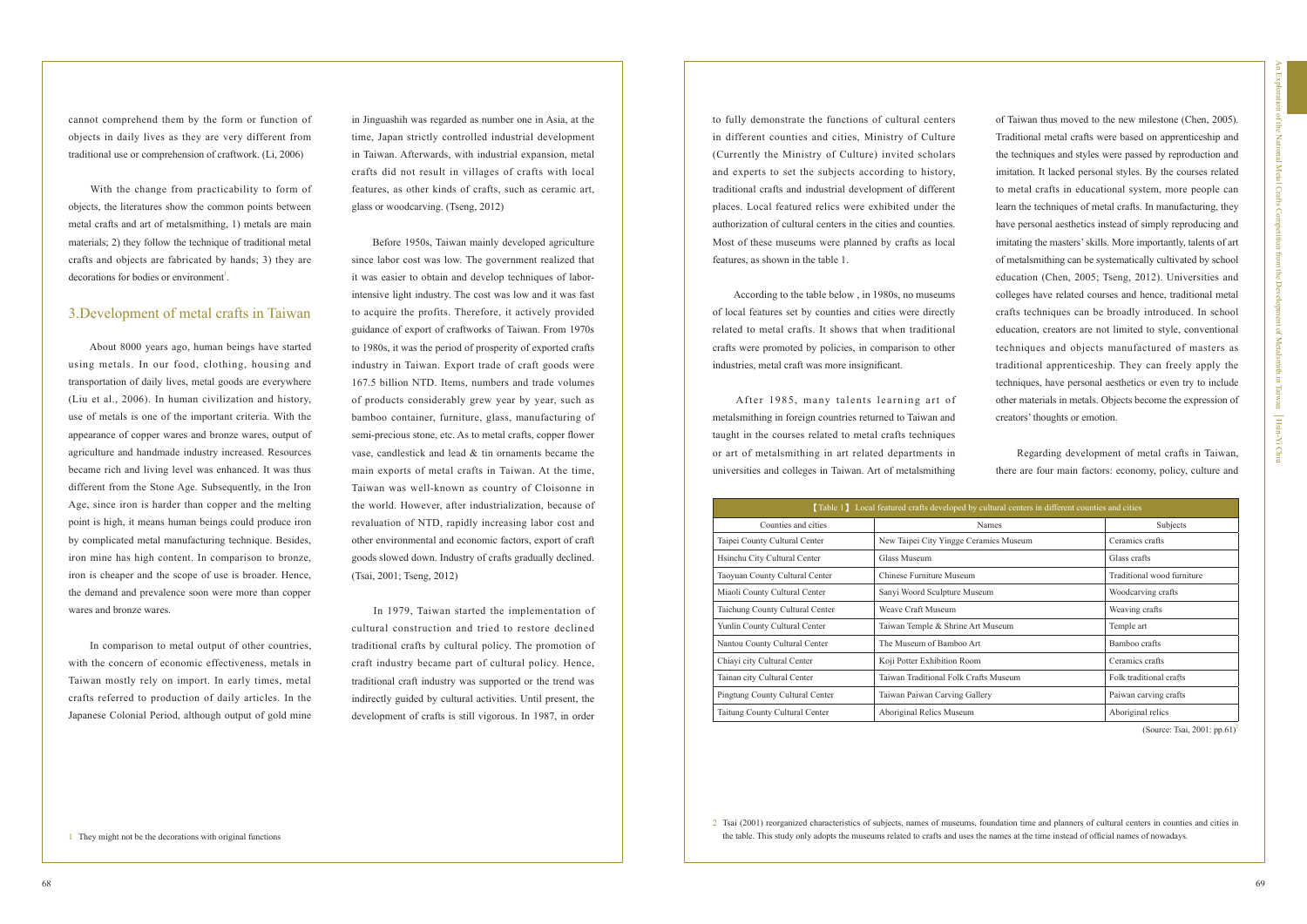education, which are related to and influence each other (Chen, 2005). Taiwan lacks metal resources and it relies on import. Besides, in modern life, metal objects are produced by mass production of industrial machines. It hinders the development of metal crafts in Taiwan. As to cultural and educational implementation, since 1957, universities and colleges have had courses related to ceramic art, which were earlier than school education of metal crafts by nearly 30 years. As to culture, from1966, in order to enhance international exchange, National Museum of History introduced works of ceramic art in Taiwan to the world. Thus, many local cultural institutions held activities of ceramic art (Tsai, 2001).

 In early times, development and promotion of crafts such as pottery, wood and bamboo in Taiwan was popular. Due to the limitation of different factors, although metal goods were indispensable, in comparison to other kinds of crafts, metal crafts were not strongly associated with daily lives. There were the products of mass production by mechanization (Lu, 2011). Based on the above, from-top-to-bottom implementation of polices will be thoroughly influential. The Gold Museum of New Taipei City Government is a governmental institution and the metal crafts competition held will influence art of metalsmithing in Taiwan.

# 4. Importance of metal crafts competitions

period when Taiwan paid attention to crafts (Chen, 2005). Official competitions can demonstrate their importance the most for a country or government. The rules of the competitions also show the official definitions on the topics of the competitions. Results of competitions indicate contemporary development. According to rules of domestic and foreign competitions, from central to local governments, they hold many competitions on "crafts" in a year (Shen, 2002). Local art exhibitions in counties and cities of Taiwan are numerous. However, crafts are always marginalized. There are some competitions which aim to promote local features and traditional crafts, such as Gold Ceramic Awards in Yingge and woodcarving of Sanyi (Tsai, 2001). However, art of metalsmithing is still the minority and is merely one of the items in certain large-scale competitions. Except for the Gold Museum, there are no institutions holding the competitions of art of metalsmithing. In the following, the researcher tries to compare different definitions on metal crafts by the rules in foreign and domestic competitions.

Concours Ateliers d'Art de France<sup>5</sup> is a general crafts competition and thus the materials of works are not limited. However, the works must be created in France. Thus, the awarded works are not categorized by materials. The winners are selected in each area. The participants can be one to two people. The works can be published or unpublished. Besides, there are the competitions particularly for young craftsmen who should be less than 35 years. The works should be unpublished. Creators are 1 to 2 people.

 Since there are few competitions of metal crafts, the researcher selects general crafts competitions or those related to metal crafts to compare different rules and their definitions on metal crafts.

craft development, since 1993, National Taiwan Craft Research and Development Institute has held "Taiwan Crafts Design Competition" to preserve sophisticated craft techniques, discover excellent young generations and include beauty of crafts in lives to enhance life quality (Shen, 2002). The competition is divided into groups of "traditional crafts" and "innovative design". The competition does not limit materials of creations and ages. Creators can be individuals or groups. Group of traditional crafts is not based on specific subjects. However, group of innovative design should follow the subjects regulated by competition of the year. They present the topics by forms of works and craft techniques. For instance, in 2013, "artistic waiting space" is the topic.

 In international competitions, this study first introduces "World Skills Competition" which is occupational competition held by WorldSkills in every two years. It has been the 42th round at present. It is based on membership of countries or regions. The participants should be under 22 years old. It is held in Leipzig of Germany in 2013. In every year, the competition includes more than 40 items of skills. The main purpose is technical exchange.

 Regarding the promotion of any kinds of art or culture, besides the accumulation of historic background, government plays critical role in the culture which is developing. According to development of metal crafts in Taiwan in the previous section, by competitions, exhibitions and media communication, development of art of metalsmithing was relatively constructed in the

 Kanazawa City is the area in Japan with the most developed traditional crafts. In order to pass and promote traditional crafts, "World Crafts Competition of Kanazawa"<sup>33</sup> is held. It is an international general crafts competition. The nationalities and materials of creations are not limited. However, there are different topics every year. For instance, in this year (2013), it is the 90th anniversary of Crafts Association of Kanazawa City and "time of tea" is the topic of competition which regulates the size of the works that should be unpublished. Creators can be individuals or groups. Registration fees are received by works as units<sup>4</sup>. Awarded works can be sold in the exhibition.

 Besides the previous international general crafts competitions, the ones which are associated with metal crafts regulate the materials or forms of creation. For instance, "Silver Triennial International Competition<sup>6</sup>" of Germany is held by Gesellschaft für Goldschmiedekunst since 1965 in every three years. The material is limited to silver. There are competitions for young creators<sup>7</sup> and registration fees<sup>8</sup> are charged. Besides, International NAWCC Craft Competition<sup>9</sup> of U.S. regulates watches and clocks as the topics.

As to competitions in Taiwan, in order to improve

 In 2002, the government started the promotion of cultural and creative industry. The Gold Museum was founded to preserve unique human landscape, mining ruins and history in Jinguashih. It is operated as Ecomuseum to preserve mining culture, extend mining image, enhance mining imagery and promote cultural and creative industry. Hence, in 2007, it held "National Metal Craft Competition". The first round was divided into groups of "jewelries" and "objects"; in 2009, in order to combine metal crafts with image of the museum, it was divided into groups of "creation" and "nine images of Suijinjiu"; in 2011, the division was the same as the last year. However, since judges suggested that they realized the infinity of metalsmithing development in Taiwan in the first two rounds, they set "infinity" as the topic. In 2013, the division returns to "jewelries" and "objects". The works should be based on nine images of Suijinjiu. National Metal Craft Competitions held by the Gold Museum, limit the materials as metals, supported by mixed media. Ages are not regulated and creators should be individuals.

8 45 Euros should be paid to participate in main competition; 25Euros should be paid for participating in the sector of young artists

- 5 Official webpage of Concours Ateliers d'Art de France
- 6 Official webpage of Silver Triennial International Competition of Germany
- 7 In 2013, young creators are regulated as those who were born after 1978
- 9 Official webpage of International NAWCC Craft Competition of U.S.

<sup>3</sup> General regulations of the competition

<sup>4</sup> Registration fee of each piece is 5,000 Yen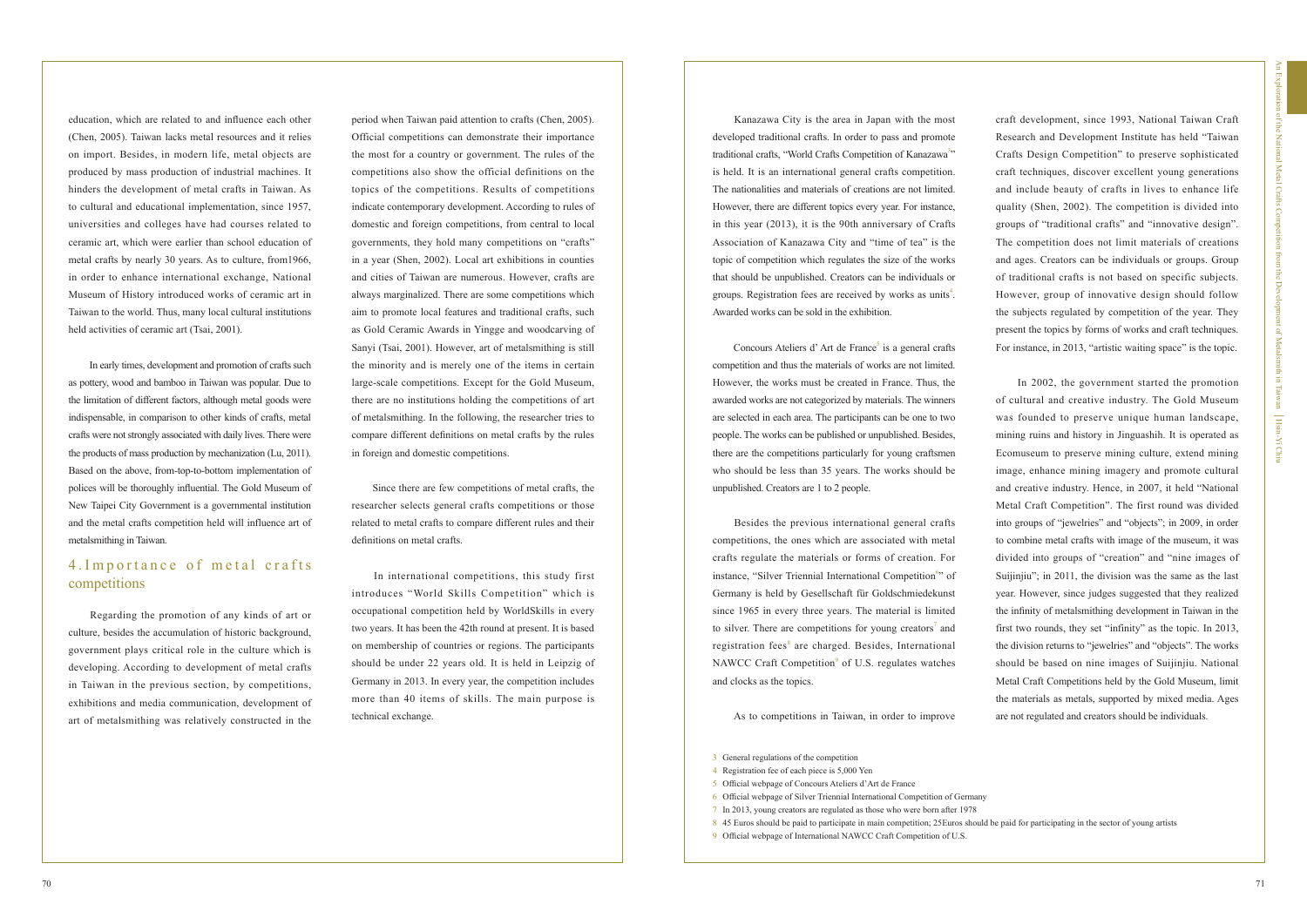The major competitions around the world are summarized as follows: Art of metalsmithing is part of applied art and it is

| [Table 2] Comparison of the competitions held by different countries |                                                       |                                                  |                                                         |                                                     |                                                       |                                                              |                                                                                       |
|----------------------------------------------------------------------|-------------------------------------------------------|--------------------------------------------------|---------------------------------------------------------|-----------------------------------------------------|-------------------------------------------------------|--------------------------------------------------------------|---------------------------------------------------------------------------------------|
| Competition<br>Name<br>Item                                          | World Skills<br>Competition                           | World Crafts<br>Competition of<br>Kanazawa       | Concours<br>Ateliers d'Art de<br>France                 | Silver<br>Triennial<br>International<br>Competition | International<br><b>NAWCC</b><br>Craft<br>Competition | Taiwan Crafts Design<br>Competition                          | National<br><b>Metal Crafts</b><br>Competition in<br>New Taipei City                  |
| Country                                                              | Each country<br>holds the<br>competition by<br>turns. | Japan                                            | France                                                  | Germany                                             | The U.S.                                              | Taiwan                                                       | Taiwan                                                                                |
| Categorization                                                       | By skills.                                            |                                                  |                                                         |                                                     |                                                       | "Traditional<br>craftsmanship" vs.<br>"innovative design"    | "Jewelry" vs.<br>"utensils"                                                           |
| Timetable                                                            | Biennial                                              | Once a year                                      | Once a year                                             | Triennial                                           | Once a year                                           | Biennial                                                     | Biennial                                                                              |
| Theme                                                                |                                                       | Yes                                              |                                                         |                                                     | Watch and<br>clock                                    | Different themes<br>are required for<br>"innovative design". |                                                                                       |
| Material                                                             |                                                       |                                                  |                                                         | Silver                                              |                                                       |                                                              | Metal is the main<br>material, with<br>complex materials<br>being minor<br>materials. |
| Team or<br>individual                                                | Individual                                            | Individual or team                               | $1~2$ persons                                           |                                                     | $-$                                                   | Individual                                                   | Individual                                                                            |
| Entry fee                                                            |                                                       | Depends on<br>the amount of<br>submitted artwork |                                                         | Yes                                                 | $-$                                                   |                                                              |                                                                                       |
| Other                                                                | 1. Membership<br>2. Age limit of<br>under 22.         |                                                  | Another<br>Competition<br>for artists aged<br>below 35. |                                                     |                                                       |                                                              |                                                                                       |

Note: "--" means lacking information or having no such regulations.

## 5. Conclusion

 Definition on contemporary art cannot rely on forms, materials and techniques, as traditional art, such as watercolor painting, oil painting and sculpture. Many contemporary artists try to express personal emotion in one piece by various materials or techniques. Applied art is the same. Therefore, in the previous craft competitions, groups are not divided by materials. Because of time, contemporary art of metalsmithing in Taiwan follows art of metalsmithing and contemporary art in Europe and

# References

- Wang, C.C., 2003. Classroom of Creative Metalsmithing: Fashion is the First Book of Tate, Step by Step. Taipei City: Shinning Culture Publishing.
- Li C.W., December 2006. Study on Several Dimensions of Contemporary Metalsmithing Creation by Perspective of Objects, Journal of Taipei fine arts museum, 12: pp. 63-88.
- Li C.W., October 2011. Study on Passing and Reform of Contemporary Metalsmithing by Material Perspective, Techniques and Decoration, Journal of National Taiwan College of Arts, 7 (2) : 31-59.
- Shen, L.C., 2002. Analysis of Effect of Award Policy: Using Crafts Design Competition in Taiwan as an Example. Master's thesis, Executive Master of Public Affairs, Tunghai University.
- Hsu, M.I., 2002. Reading of Metals: Collection of Metal Creation of Hsu Mei-ying. Taipei City: Jiu Bao Construction.
- Chen, W.C., January 2005. Development of Art of Metalsmithing in Colleges and Universities in Taiwan from 1985. Master's thesis, Graduate Institute of Visual Arts, National Pingtung University of Education.
- Tseng,Y.L, November 2012. Shuo Jin Shih Chen: Metal Crafts Culture in Taiwan. Nantou County: National Taiwan Craft Research and Development Institute.
- Tsai, M.L, 2001. Cultural Policy and Development of Taiwan Crafts (1979-1999). Master's thesis, Graduate Institute of Fine Arts, Tunghai University.
- Liu, C.C., Hsiao, M.T., Li, Y.F., Chuang, S.C., September 2006. Applied Art: Manual 5 of Supplemented Instruction of Art Courses in Senior High Schools, pp.111-140. Taipei City: National Taiwan Arts Education Center.
- Yen, S.L., 1952. Crafts in Taiwan. Taipei City: Panorama Publishing.

America. Currently, in Taiwan, most of metalsmithing works are abstract, in terms of patterns or modeling, to express personal beliefs. The works are the carriers of creators' thoughts (Li, 2011). Hsu (2002) suggested that development of art of metalsmithing cannot be simply divided into "practicability" or "decoration"; otherwise, art of metalsmithing will be limited. However, according to investigation of Shen (2002), the participants expected proper classification in craft competitions.

one of the rare contemporary artistic creations which are produced by hands to extend traditional craft techniques (Li, 2011). The Gold Museum holds the National Metal Craft Competition and provides the platform for performance of art of metalsmithing. In the rule, in order to match the trend of contemporary art, the material is regulated as metals. However, mixed media can be added as the support. The competition of the next year will be international. Hence, art of metalsmithing of Taiwan will be more competitive and catch up with the world.